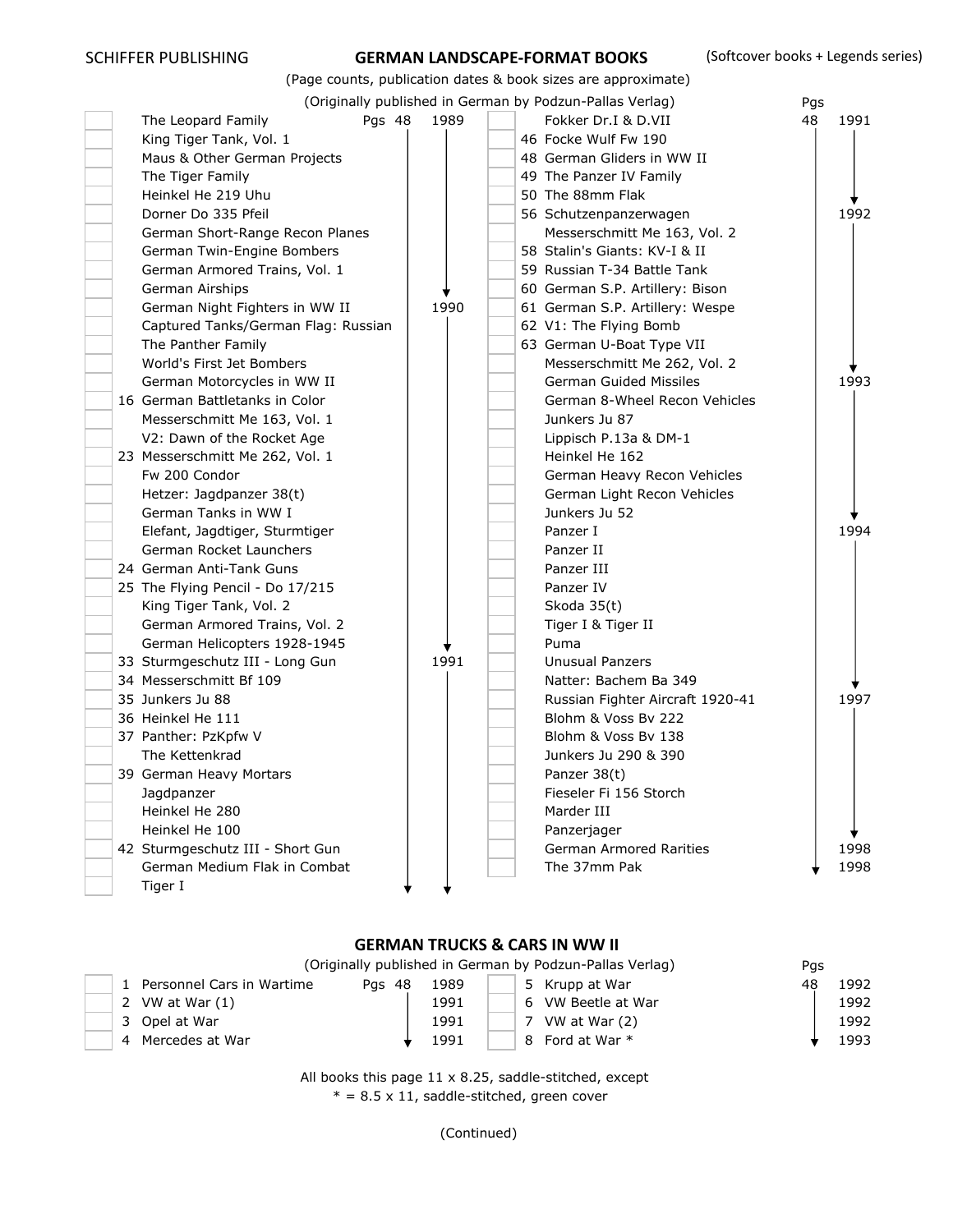# **GERMAN PORTRAIT-FORMAT BOOKS (GREEN COVERS)**

(Originally published in German by Podzun-Pallas Verlag)



## **OTHER GERMAN PORTRAIT-FORMAT BOOKS**



All books above 8.5 x 11, saddle-stitched



## **PHOTO CHRONICLES**

|                         | Pgs        |                    | Pas           |
|-------------------------|------------|--------------------|---------------|
| P-51 Mustang            | 112 1992   | F-89 Scorpion      | 1996<br>128   |
| F-94 Starfire           | 128 1993   | F/A-18 Hornet      | 1997<br>80    |
| A-1 Skyraider           | 112 1993   | Republic F-84      | - 1997<br>208 |
| F-15 Eagle              | 1994<br>88 | Lockheed T-33      | 128 1998      |
| P-80/F-80 Shooting Star | 184 1996   | F-102 Delta Dagger | 192 2000      |

8.5 X 11, perfect-bound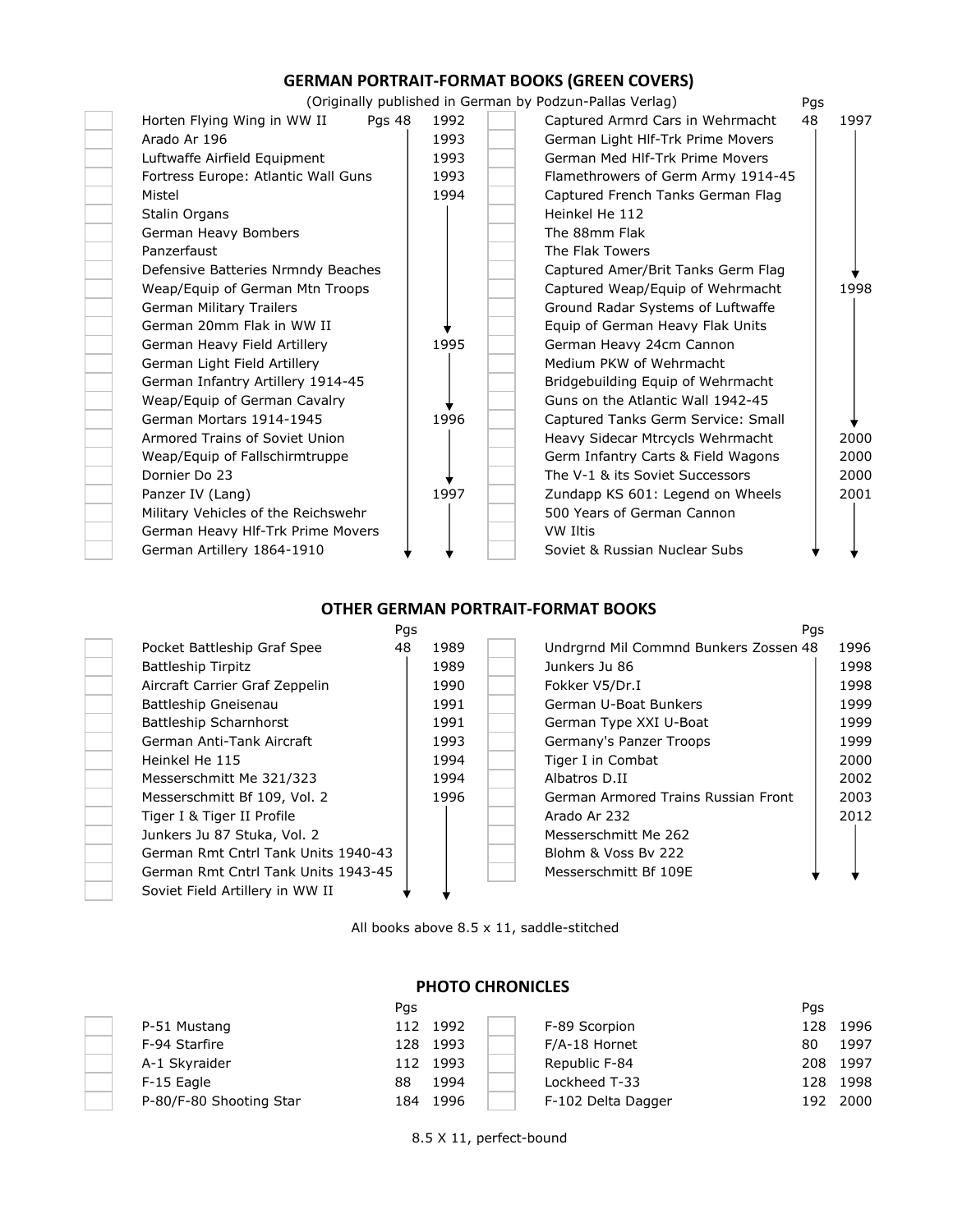## **MODELING BOOKS**

| ÷,     |
|--------|
|        |
|        |
| $\sim$ |
| ۰      |
|        |
| ۰      |
| ۰      |
| $\sim$ |
|        |
| $\sim$ |
| ۰      |
| ۰      |

|   |                                      | Pgs |          |                                  | Pgs |          |
|---|--------------------------------------|-----|----------|----------------------------------|-----|----------|
| ✓ | Scratch Built! (Alcorn & Lee)        |     | 128 1993 | Remembering Revell Kits (Graham) |     | 176 2003 |
|   | Painting Military Miniature Figures  | 64  | 1994     | Aurora Slot Cars (Graham)        | 160 | 2003     |
|   | Sculpting Military Miniature Figures | 96  | 1994     | Flying Model Collectibles        | 192 | 2004     |
|   | Modeling Military Miniatures         | 64  | 1995     | Aurora Model Kits (Graham)       | 176 | 2004     |
|   | Painting Civil War Figures           | 64  | 1995     | Remembering Revell Kits (2nd ed) | 176 | 2004     |
|   | Modeling Weapons/Accessories         | 80  | 1996     | Monogram Models (Graham)         | 160 | 2006     |
|   | Painting Napoleonic Miniatures       | 80  | 1996     | Aurora Model Kits (2nd ed)       | 176 | 2006     |
|   | GI Joe & Others 1970-1979            | 160 | 1997     | Box Top Air Power (Graham)       | 176 | 2008     |
|   | Creating Scenes for Mil Miniatures   | 92  | 1997     | Remembering Revell Kits (3rd ed) | 176 | 2008     |
|   | Painting WW II Miniatures            | 80  | 1997     | Monogram Models (2nd ed)         | 160 | 2013     |
|   | Painting Ancient/Medieval Warriors   | 64  | 1998     | A Weird-oh World                 | 192 | 2014     |
|   | <b>Exotic Panzers in Miniature</b>   | 80  | 2002     | Aurora Model Kits (3rd ed)       | 192 | 2017     |

8.5 X 11, perfect-bound

 **JAPANESE AIRCRAFT IN SERVICE**

| (Previously published in the Osprey/Arco Aircam series) | Pas    |      |                            |    |      |
|---------------------------------------------------------|--------|------|----------------------------|----|------|
| Mitsubishi A6M1/2 Zero-Sen                              | Pas 64 | 1995 | Mitsubishi G3M 96-Rikko    | 64 | 1997 |
| Nakajima Ki-43 Hayabusa                                 |        | 1995 | Nakajima Ki-84 Hayate      |    |      |
| Nakajima Ki-44 Shoki                                    |        | 1996 | Nakajima Ki-49 Donryu      |    |      |
| Kawasaki Ki-61 Hien                                     |        | 1996 | Mitsubishi Ki-67/109 Hiryu |    |      |

8.5 X 11, saddle-stitched

 **LUFTWAFFE PROFILE SERIES**

|                           | Pgs |      |                                    | Pas |      |
|---------------------------|-----|------|------------------------------------|-----|------|
| 1 Messerschmitt Me 262    | 48  | 1995 | 10 Bf 109G/K Field Conversion Kits | 48  | 1998 |
| 2 Messerschmitt Bf 109G/K |     |      | 11 Siebel Si 204                   |     | 1998 |
| 3 Heinkel He 219 Uhu      |     |      | 12 Focke Wulf Ta 154               |     | 1999 |
| 4 Focke Wulf Fw 190       |     |      | 13 Messerschmitt Bf 109F           |     | 1999 |
| 5 Junkers Ju 87A          |     | 1996 | 14 Junkers Ju 52                   |     | 1999 |
| 6 Flettner Fl 282         | 32  |      | 15 Arado Ar 234                    |     | 2001 |
| 7 Heinkel He 60           | 40  |      | 16 Heinkel He 162                  |     | 2001 |
| 8 Arado Ar 240            | 24  |      | 17 VTO Fighter Aircraft            | 40  | 2001 |
| 9 Heinkel He 111H         | 64  | 1997 |                                    |     |      |
|                           |     |      |                                    |     |      |

8.5 X 11, saddle-stitched

# **X PLANES OF THE THIRD REICH**

|    |        | Pgs                    |                            |          |
|----|--------|------------------------|----------------------------|----------|
|    | 1999   | Bachem Ba 349 Natter   | 128                        | 1999     |
| 64 |        | Messerschmitt Me 209V1 |                            | 112 2000 |
| 64 |        | Tank Ta 154            | 124                        | 2000     |
| 80 |        | Blohm & Voss By 141    | 88                         | 2000     |
| 96 |        | Fieseler Fi 103R       | 96                         | 2001     |
|    | Pas 64 |                        | (All books by David Myhra) |          |

11 x 8.25, saddle-stitched

|  | 5 - Junkers Ju 87A |
|--|--------------------|
|  | 6 Flettner Fl 282  |
|  | 7 Heinkel He 60    |
|  | 8 Arado Ar 240     |
|  | 9 Heinkel He 111l  |
|  |                    |
|  |                    |
|  |                    |

Focke Wulf Ta 183 Messerschmitt P.11 Messerschmitt Me 2 Heinkel He 162

#### (Continued)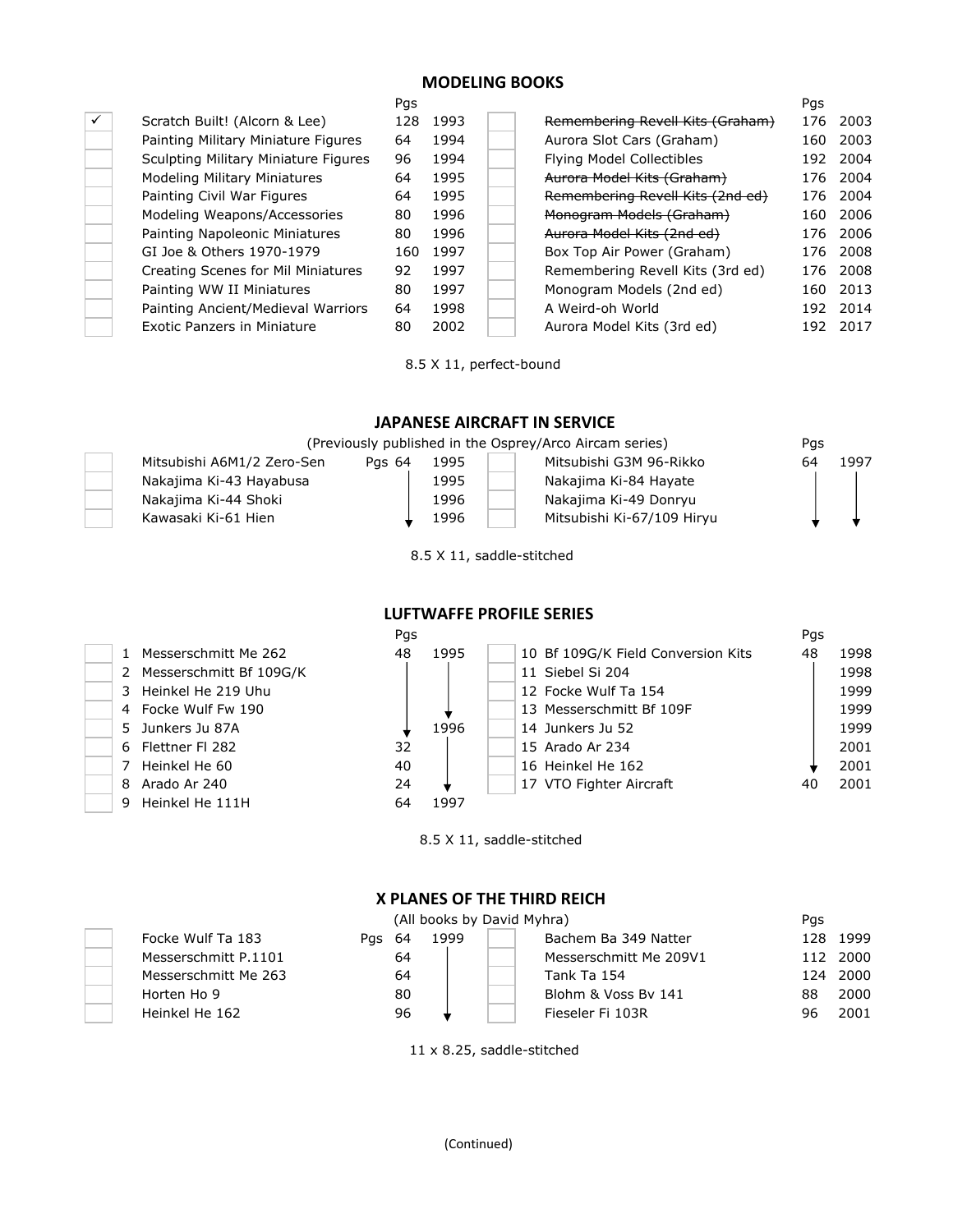## **PICTORIAL/ILLUSTRATED HISTORIES**

|                          | Pgs |          |                      | Pas |          |
|--------------------------|-----|----------|----------------------|-----|----------|
| Northrop T-38 Talon #    |     | 152 1995 | Kaman H-43           |     | 112 1998 |
| Northrop YF-17 Cobra     | 64  | 1996     | Lockheed Martin F-22 |     | 1998     |
| Lockheed F-117 Nighthawk | 64  | 1996     | Northrop Grumman B-2 | 80  | 1998     |
| Sikorsky H-34 #          |     | 152 1998 | Sikorsky HH-52A #    |     | 152 2003 |

11 x 8.25, saddle-stitched (except  $# =$  perfect-bound)

## **OTHER LANDSCAPE-FORMAT SOFTCOVER BOOKS**

| Pgs |      |                                     | Pas |          |
|-----|------|-------------------------------------|-----|----------|
| 64  | 1994 | Boeing B-47 Stratojet #             |     | 120 2011 |
| 64  | 1995 | McDonnell Douglas Harrier II        | 48  | 2013     |
| 48  | 1996 | Marcel Dassault Mirage III          |     | 2013     |
| 96. | 1998 | McDonn Doug F-4C/RF-4C Phantom II   |     | 2014     |
| 48  | 1999 | North American T-6 Texan            |     | 2015     |
| 88  | 2002 | North American F-86F Sabre in Spain |     | 2015     |
|     |      |                                     |     |          |

All books above 11 x 8.25, saddle-stitched (except  $# =$  perfect-bound)

 **OTHER PORTRAIT-FORMAT SOFTCOVER BOOKS**

|                                     | Pgs |          |                                        | Pgs |      |
|-------------------------------------|-----|----------|----------------------------------------|-----|------|
| <b>Painted Ladies</b>               | 128 | 1992     | We Flew Alone: USN B-24s               | 120 | 2000 |
| Allied Aircraft Art                 | 64  | 1993     | Planes of the Presidents               | 48  |      |
| Japanese A/C Code Names *           | 192 |          | DFS 228 (Myhra)                        | 112 |      |
| Birds of Prey: Desert Storm         | 160 |          | Straight Up: Vertical Flight           | 184 |      |
| USAF Plus Fifteen: Photos 1947-62   | 144 |          | Lockheed C-5 Galaxy                    | 80  |      |
| More Painted Ladies                 | 144 | 1994     | <b>WWII Troop Parachutes: Axis</b>     | 144 |      |
| Me 262: Arrow to the Future         | 192 | 1994     | Above an Angry Sea: PB4Y               | 160 | 2001 |
| Northrop P-61 Black Widow           | 128 | 1994     | MiG-29 Flight Manual                   | 128 |      |
| Pilot's Info File 1944              | 268 | 1995     | Air Launch! Airborne Weapons           | 96  |      |
| Grumman Albatross (Mutza)           | 128 | 1995     | Gotha P.60 (Myhra)                     | 144 |      |
| US Combat Aircrew Survival Equip    | 208 | 1995     | Lockheed SR-71 Blackbird               | 80  |      |
| Civil War Re-Enactment              |     | 112 1996 | Messerschmitt Me 321/323               | 240 |      |
| Navaho Missile Project              | 96  |          | Convair B-58 Hustler                   | 64  | 2002 |
| <b>SS Officers List</b>             | 64  |          | Unmanned Air Vehicles                  | 72  |      |
| Vega Ventura                        | 112 |          | Leatherneck Bombers: PBJs              | 112 |      |
| Orders of Socialst Repub of Vietnam | 96  |          | U.S. Navy SEALs                        | 80  |      |
| The 350th FG in the Med 1942-45     | 80  | 1997     | Luftwaffe Guide to Survival at Sea     | 56  |      |
| Skoda Heavy Guns                    | 144 |          | Arado Ar 232 (Myhra)                   | 140 |      |
| US Combat Helmets of 20th Century   | 112 |          | Junkers Ju 88 & Variants               | 80  |      |
| USN/MC Campaign & Comm Medals       | 88  |          | USN PB4Y-1 Squadrons in Britain        | 160 | 2003 |
| Air 200: A/C of US Bicentennial     | 104 | 1998     | Atrocities at Camp Mauthausen          | 112 |      |
| Rescue Under Fire: Dust Off         | 208 |          | Uniforms of Alamo & Texas Revolt       | 90  |      |
| Wings of Air America                | 104 |          | <b>WWII Troop Parachutes: Allies</b>   | 142 |      |
| Nighthawks: Insider's Guide         | 80  |          | Dragonfly: Triebflugel (Myhra)         | 120 |      |
| Uniforms of Republic of Texas       | 88  |          | Loach! H-6/Model 500 Helo              | 144 | 2004 |
| Lockheed C-130 Hercules             | 132 |          | USMC Unit Insignia in Vietnam          | 176 | 2004 |
| Firepower: The Aircraft Gun         | 88  | 1999     | Camo Uniforms of Asia & Mid East       | 144 | 2004 |
| G-2: Intelligence for Patton        | 168 | 1999     | PB4Y-2 Privateer                       | 176 | 2005 |
| Camo Uniforms of Europe & NATO      | 120 | 1999     | One-Man Life Rafts of WW II            | 176 | 2006 |
| The PASGT Helmet                    | 80  | 1999     | Touching Space: Project Manhigh        | 128 | 2007 |
| Range Unlimited: Aerial Refueling   | 80  | 2000     | Imperial Japnse Handguns 1893-1945 144 |     | 2007 |
|                                     |     |          |                                        |     |      |

(Continued)